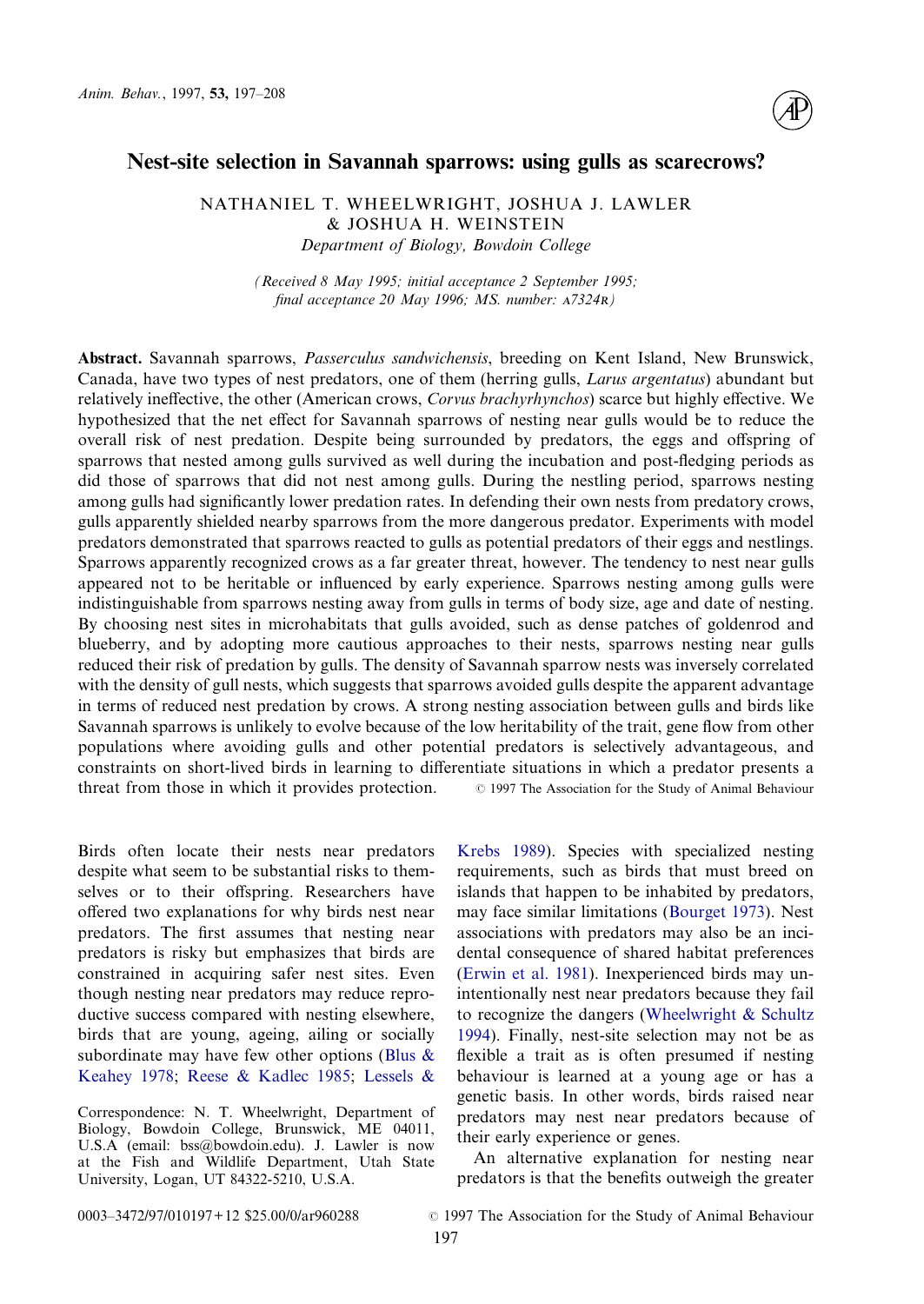risks of predation. In theory, the increased risk of egg or nestling loss incurred by nesting near predators could be compensated by improved adult survival or reduced competition for food. In certain cases, one predator may actually provide protection against another, more effective predator. For example, common eiders, *Somateria mollissima*, nesting within gull (*Larus* spp.) colonies experience lower rates of nest predation than eiders nesting elsewhere, even though gulls sometimes eat eider eggs and chicks, because gulls also alert against or drive off more dangerous predators such as bald eagles, *Haliaeetus leucocephalus*, or minks, *Mustela vison* [\(Bourget 1973;](#page-10-0) [Gerell 1985;](#page-10-3) [Götmark & Åhlund 1986;](#page-10-4) N.T. Wheelwright, personal observation; see also [Dwernychuk & Boag 1972\)](#page-10-5). Likewise, grebes (*Podiceps occipitalis*, *Rollandia rolland*) nesting in association with brown-headed gulls, *L. maculipennis*, may lose their nests to gulls [\(Burger 1984\)](#page-10-6). They have higher reproductive success and lower adult mortality than grebes nesting outside gull colonies, however, because, forewarned by the gulls about the approach of predators, the grebes can adopt appropriate anti-predator behaviours. Spotted sandpipers, *Actitis macularia*, nesting within common tern, *Sterna hirundo*, colonies experience more predation by migratory ruddy turnstones, *Arenaria interpres*, than do sandpipers nesting outside tern colonies, but experience less predation by minks, which pose the larger threat to sandpipers [\(Alberico et al. 1991\)](#page-10-7). Birds nesting near colonies of biting ants or stinging wasps may gain protection against predatory snakes and primates [\(Young et al. 1990;](#page-11-3) [Joyce 1993\)](#page-10-8). A prerequisite for using one predator as protection against another is the ability to distinguish between different predators and to assess the relative danger presented by each, which is known in a variety of bird species [\(Nice & ter Pelkwyk](#page-11-10) [1941;](#page-11-10) [Curio 1975;](#page-10-9) [Walters 1990;](#page-11-4) [Winkler 1992\)](#page-11-5).

Although protective nest associations between bird species have long been documented, and plausible hypotheses have been advanced to explain them as adaptations [\(Koskimies 1957;](#page-11-6) [Cullen 1960;](#page-10-10) [Kruuk 1964;](#page-11-7) [Drycz et al. 1981\)](#page-10-11), few studies have been able to discriminate between the 'constraint' and 'benefit' hypotheses, because the fitness consequences (e.g. lifetime reproductive success, offspring recruitment) of nesting near versus far from predators are notoriously difficult to measure completely, information about a bird's

early experience and the heritability of nesting behaviour is generally lacking, and studies have been relatively short-term or non-experimental (but see [Nuechterlein 1981\)](#page-11-8). We were able to avoid some of these shortcomings by taking advantage of a marked, known-age bird population in which reproductive success and the heritability of behaviour could be estimated over an 8-year period.

To evaluate possible advantages and disadvantages of nesting near predators, we compared the behaviour and reproductive success of Savannah sparrows, *Passerculus sandwichensis*, nesting in the presence and absence of herring gulls, *L. argentatus.* Although gulls prey on Savannah sparrows and their offspring (Wheelwright & Rising 1993), we hypothesized that for Savannah sparrows the net effect of the presence of gulls would be to reduce the overall risk of nest predation, because the gulls ward off more effective predators, American crows, *Corvus brachyrhynchos.* We attempted to distinguish between the constraint hypothesis and the benefit hypothesis by (1) quantifying the relationship between nest-site selection and fledging success, fledgling size, offspringrecruitment rate and adult survivorship; (2) determining whether the decision to nest among predators was related to a bird's sex, body size, age, parentage or experience as a nestling; (3) assessing how birds nesting among predators might change their behaviour patterns to reduce their risk of predation; (4) testing whether the behaviour patterns of birds towards different predators were gauged in some measure to the threats posed by the predators. We also examined seasonal variation in predation risk and compared the responses of Savannah sparrows to model predators presented at different stages of reproduction [\(Patterson et al. 1980;](#page-11-9) [Knight & Temple](#page-10-12) [1986\)](#page-10-12).

## **Hypotheses**

Our first hypothesis was that sparrows would recognize both gulls and crows as potential nest predators and would distinguish them from similar-sized animals that posed no threat to eggs or nestlings. We also expected the intensity of the sparrows' responses to reflect the magnitude of the perceived danger to their offspring. Thus, sparrows should demonstrate greater alarm in response to the presence of a crow near their nest than to the presence of a gull, because crows were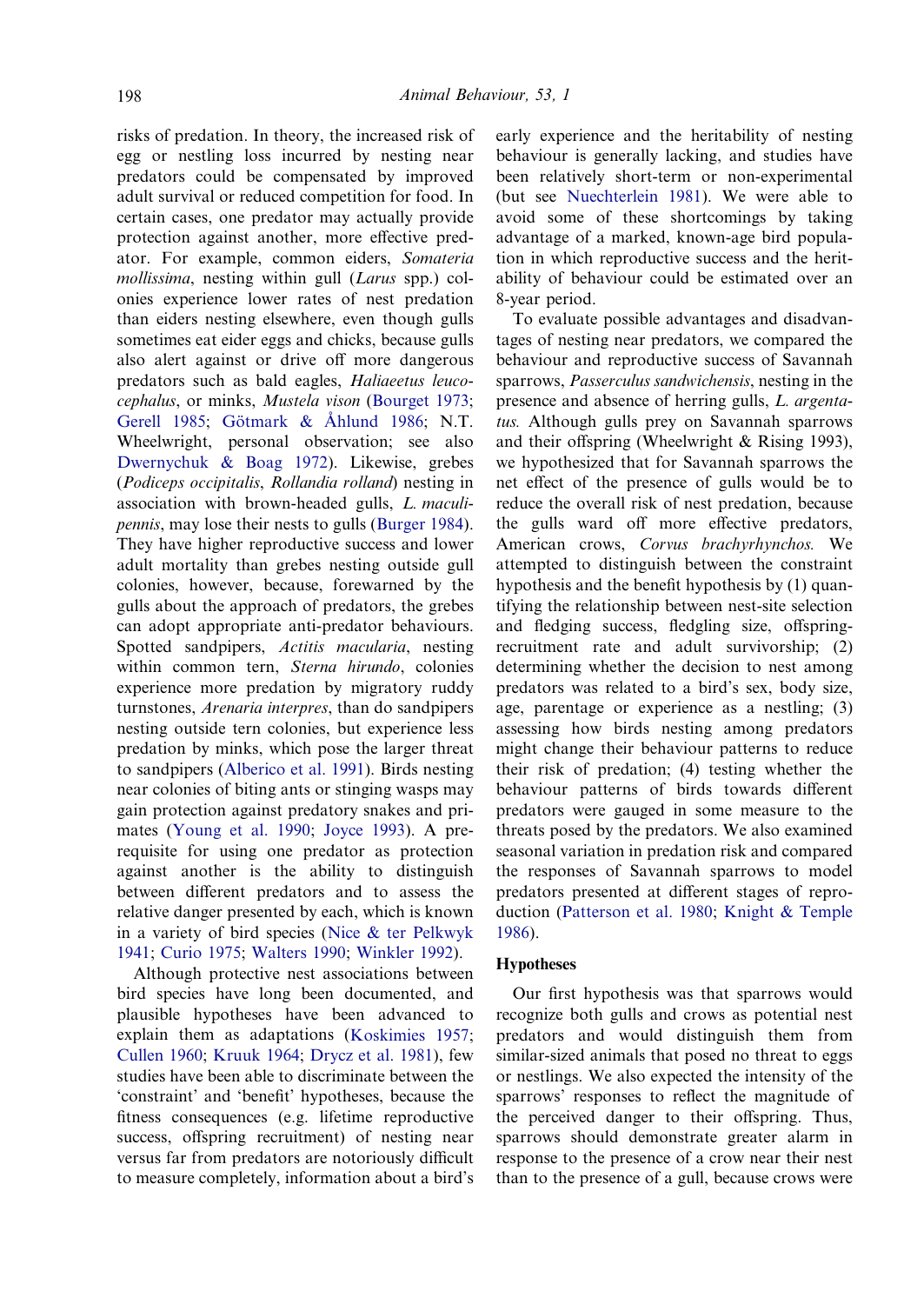observed to be more systematic and effective nest predators. Second, we predicted that the reproductive success of Savannah sparrows nesting near gulls would be as high as or higher than that of sparrows nesting away from gulls because, although gulls prey opportunistically on sparrow nests, they also tend to chase away crows, the more dangerous predator. Assuming that the first two hypotheses were supported, our third hypothesis was that Savannah sparrows would choose the lesser of two evils and preferentially nest in areas of high gull density.

#### **METHODS**

#### **Study Site**

Our study site was on Kent Island, an isolated 80-ha island in the Bay of Fundy, New Brunswick, Canada  $(44^{\circ}35' \text{ N}, 66^{\circ}46' \text{ W})$ . The study was centred in two open fields where Savannah sparrows nest at high densities. The South Field site is a 6-ha portion of an extensive open habitat which supports a large breeding colony of herring gulls [\(Cannell & Maddox 1983\)](#page-10-13). The North Field is a 1.3-ha field surrounded by white spruce, *Picea glauca*, located several hundred metres from the South Field. The fields are divided by mowed paths into 43 quadrats of 0.25-ha  $(50 \times 50 \text{ m})$ . Approximately one-third of the Kent Island Savannah sparrow population breeds in the South and North Field study area [\(Dixon 1978;](#page-10-14) N. T. Wheelwright, personal observation).

#### **Study Species**

On Kent Island, Savannah sparrows (hereafter sparrows) establish territories in coastal vegetation, marshes, low woody vegetation and open fields. By 1 year of age, both male and female sparrows are reproductively mature. Their nests, which are built directly on the ground by the female, are exceedingly well concealed, typically covered by vegetation and accessible only by a narrow grass-lined tunnel [\(Wheelwright & Rising](#page-11-11) [1993\)](#page-11-2). By the time the sparrows return from their southern wintering grounds in early May, gulls are already present and preparing to nest, so the density of gulls within a sparrow's prospective territory can be easily assessed early in the season.

Female sparrows appear to be relatively free to choose nest sites in different habitats. Breeding dispersal by males and females is negligible, however; once a female nests in a particular location, she generally locates future nests near her original site regardless of the density of sparrows or gulls (N. T. Wheelwright & R. A. Mauck, unpublished data).

Each summer from 1987 to 1994, all Savannah sparrows in the South and North Fields were banded with U.S. Fish and Wildlife Service aluminium bands and a unique, randomly determined combination of three plastic colour bands. During daily censuses, the sparrows' behaviour patterns (singing, foraging, mate guarding, feeding nestlings or fledglings) were recorded on field maps (scale 1:1200). All but a few sparrow nests within the study area were located each year [\(Wheelwright & Schultz 1994\)](#page-11-1). Nest sites were designated with  $6.3 \times 8.8$ -cm vinyl flags on wire stakes placed 3 m south of the nest itself; we inconspicuously bent several blades of dry grass or goldenrod (*Solidago* spp.) stems directly over the nest to help us relocate it. As a precaution against predators learning to associate flags with nests, we placed dummy flags throughout the study area. We found no difference in predation rate between marked and unmarked nests (chisquare test: *P*>0.50; *N=*16 nests). Nests were checked every other day until the first nestlings hatched and then not again until the nestlings were 7 days old (2 days before fledging), whereupon the nestlings were measured and banded. With no mammalian predators on Kent Island, the frequency of our nest visits probably did not appreciably increase predation risks [\(Major](#page-11-12) [1990;](#page-11-12) N. T. Wheelwright, unpublished data). We also recorded the fate of each nest (fledged successfully, abandoned or preyed upon during incubation or the nestling period).

Herring gulls and American crows are by far the most important predators of Savannah sparrow eggs, nestlings and fledglings on Kent Island. They are two of the most abundant species of predators on the island, with population sizes of about 9000 [\(Cannell & Maddox 1983\)](#page-10-13) and 50 (N. T. Wheelwright, personal observation), respectively, and both species readily eat sparrows at all stages of development (based on direct observations and the discovery of fledgling and, infrequently, adult sparrow bands in herring gull pellets; see also [Dixon 1978\)](#page-10-15). Greater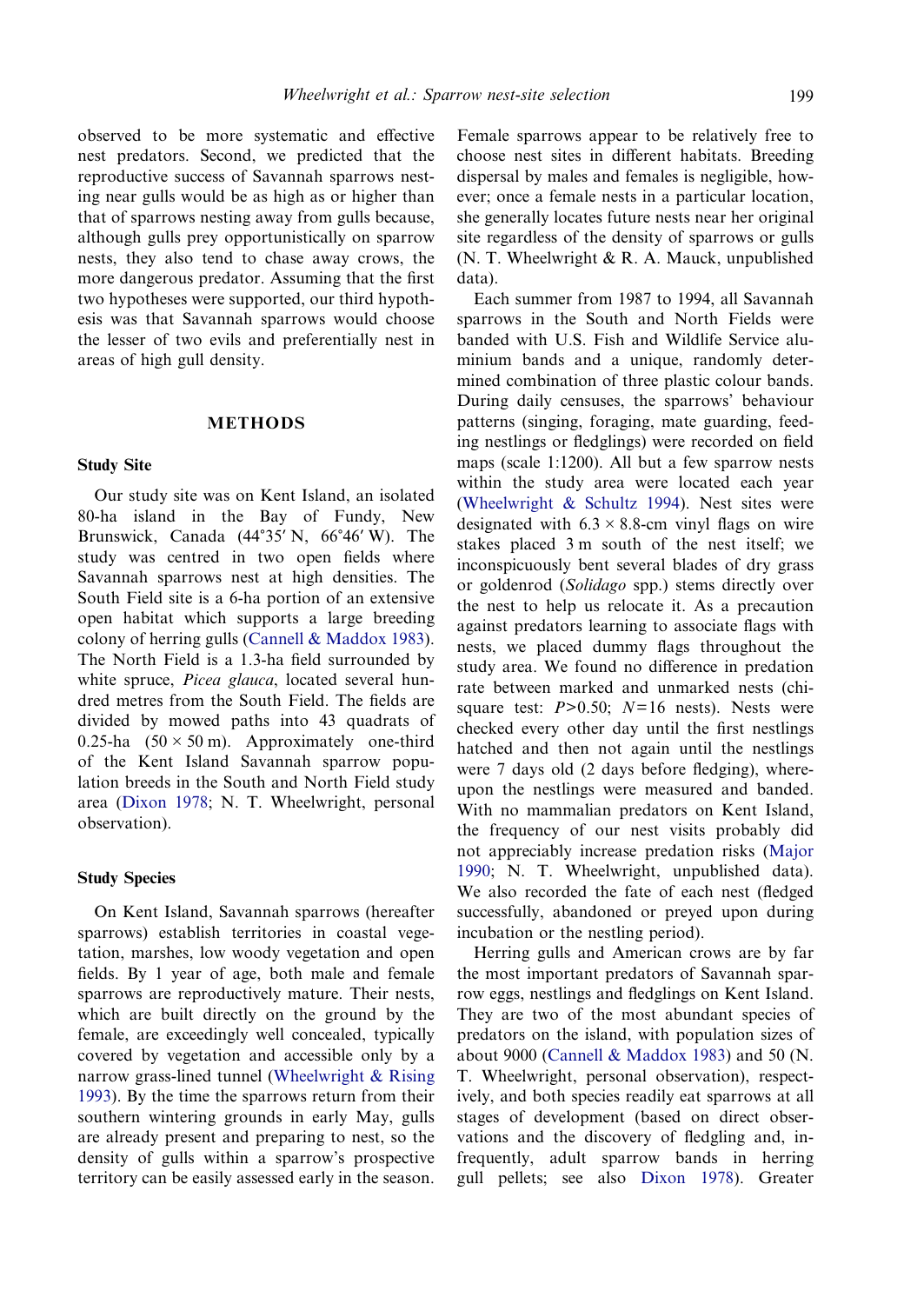black-backed gulls, *L. marinus*, and common ravens, *C. corax*, nest on Kent Island and may opportunistically prey on the eggs and nestlings of small birds, but they are much less common than their congenors (about 40 and 8 individuals, respectively). Other potential avian predators of Savannah sparrows occur on Kent Island only during migration. No reptiles have been found on the island, and none of the island's few mammal species (snowshoe hares, *Lepus americanus*, muskrats, *Ondatra zibethica*, and bats, *Myotis* spp.) preys on nests.

Observations of the foraging behaviour of herring gulls (hereafter gulls) and crows suggested that crows pose a greater threat to sparrows even though gulls are much more common within the study area. Gulls spend much of the day near their nests, guarding or incubating their own eggs [\(Pierotti & Annett 1991\)](#page-11-13) or interacting with other gulls rather than hunting for the eggs of other species [\(Pierotti 1983\)](#page-11-14). Most of their foraging is done in the inter-tidal zone or at sea, although they sometimes hunt in the fields for insects. Gulls apparently only prey on the cryptic Savannah sparrow nests when they happen upon them in their search for insects or incidentally flush the incubating female (cf. [Vickery et al. 1992\)](#page-11-15). Sparrow nests within 1 m of active gull nests routinely fledged young, despite the fact that parent sparrows made more than 200 conspicuous feeding trips per day during the nestling period [\(Wheelwright et al. 1992\)](#page-11-16). Crows, on the other hand, typically forage methodically in small groups which sweep through the fields. Crows are also proficient at remembering the locations of individual nests [\(Sonerud & Fjeld 1987\)](#page-11-17). Both gulls and crows avoid walking through dense patches of goldenrod and raspberry, *Rubus idaeus*, but crows (unlike gulls) habitually fly between lowbush blueberry patches, *Vaccinium angustifolium*, a popular nesting habitat of Savannah sparrows, and land on them in a systematic search for nests (see also [Sullivan & Dinsmore 1990\)](#page-11-18). In the cases where we have watched crows hunt for nests and eat sparrow eggs or nestlings, they appeared to cue in on sparrow alarm calls, narrowing their search as the intensity of alarms increased (N. T. Wheelwright & J. Mitchell, unpublished data). Crows will also steal eggs from gull nests ([Ewins](#page-10-15) [1991;](#page-10-15) N. T. Wheelwright, personal observation), which presumably explains why gulls attack crows near their nests and why we rarely noticed

crows foraging in the immediate vicinity of nesting gulls.

Between 1987 and 1994, Savannah sparrows nested at a mean  $\pm$  sp density of 6.2  $\pm$  6.1 females/ ha in the study site. Densities varied between quadrats, however, with 0–32 females nesting per quadrat (ANOVA; *P*<0.006; *N*=43 quadrats). Herring gulls nested at a mean density of  $17.4 \pm 33.5$  pairs/ha within the study area. The density of gull nests varied between quadrats but not between years (ANOVA; between quadrats:  $P<0.0001$ ; between years:  $P=0.86$ ). Therefore, we calculated mean gull nest densities for each quadrat and assigned each quadrat to one of four categories of gull density: (1) zero ( $\overline{X} \pm$  sp number of gull pairs/ha= $0 \pm 0$ , *N*=21 quadrats); (2) low  $(2.8 \pm 2.2, \quad N=7)$ ; (3) intermediate  $(7.7 \pm 7.2,$ *N*=6); (4) high (67.9  $\pm$  30.7, *N*=9; for certain analyses, we combined zero plus low density quadrats, and intermediate plus high density quadrats). Both the South and North Fields were dominated by a few species of grasses and herbaceous plants, with scattered patches of lowbush blueberry, raspberry and blackberry, *Rubus* spp., and rough goldenrod, *S. rugosa.* Vegetational features bore little relationship to gull density [\(McCain 1975;](#page-11-19) N. T. Wheelwright & P. Hodum, unpublished data) and the entire study area was suitable as both sparrow- and gull-nesting habitat. Most (but not all) quadrats with intermediate or high gull densities tended to occur within 100 m of the shore, but none of the quadrats within the study area was further than 200 m from the shore. Because gulls and crows did not nest in the North Field and only rarely hunted there, we separately analysed Savannah sparrow nest densities and reproductive success in the two areas.

In 1988 we quantified the feeding behaviour of sparrows during 30 1-h observations at seven nests located in areas of zero–low gull densities and 29 1-h observations at seven nests in areas of intermediate–high gull densities. We recorded the number of visits/h by females and the amount of time they spent on perches before entering the nest, using  $10 \times$  binoculars at 30–50 m. In 1995, we observed nest-hunting behaviour by crows as part of a separate study of corvids.

## **Procedures**

We conducted a series of experiments using artificial sparrow nests and model predators. We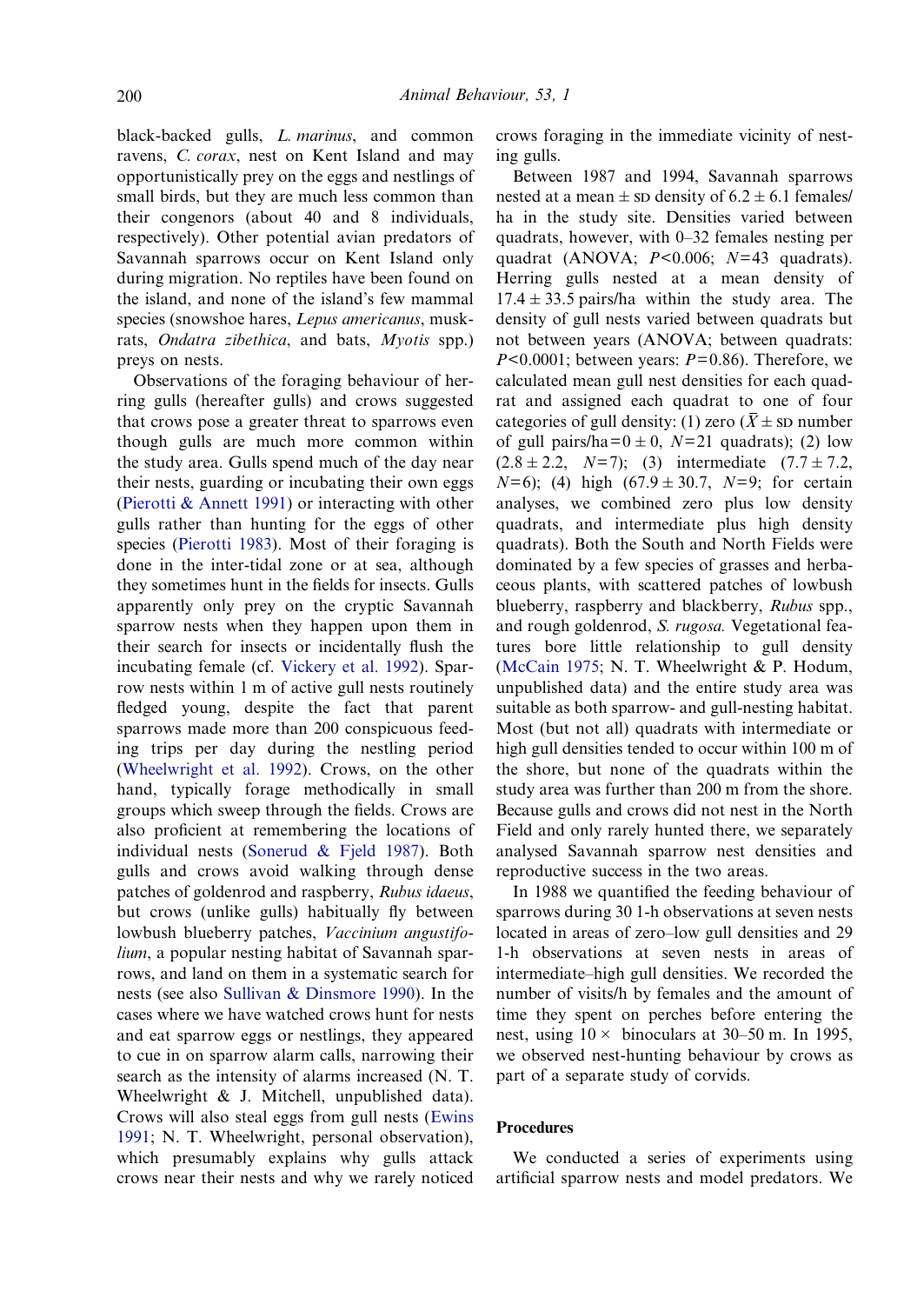placed Savannah sparrow nests, each containing four eggs, near gull nests to monitor egg disappearance rates in early June 1991. The nests and eggs (of tree swallows) had been saved from a separate study on age-related reproduction [\(Wheelwright & Schultz 1994\)](#page-11-1); tree swallow eggs are similar in size to those of Savannah sparrows, but they are pure white rather than dull brown with speckles. The sparrow nests were hidden in natural vegetation in matched pairs at distances of 1 m and 5 m from each of 10 gull nests (*N*=20 artificial nests).

To test sparrows' reactions to different predators, we presented 37 breeding female Savannah sparrows with life-size standing plastic models of herring gulls and American crows (Carry-Lite Inc., Milwaukee, Wisconsin, U.S.A.). As a control, we initially used a model flamingo, which was similar in size to both the gull and crow models. The sparrows paid little attention to it, however, so we used no model for the rest of the controls. Experiments were conducted halfway through both the incubation and nestling periods in all weather except heavy rain, as described below. Parental age, clutch size and brood size did not vary between treatments (ANOVA; *P*>0.30, *N*=37 females).

In experiments conducted during the incubation period, one of the model predators (crow or gull) was randomly selected and concealed in a bag until we placed it in a realistic position on the ground 5 m from a Savannah sparrow's nest. We made all behavioural observations using a  $15\times$ spotting scope and  $10 \times$  binoculars while hidden in a blind or behind tall vegetation at least 25 m from the nest and 30 m from the model [\(Wheelwright et al. 1992\)](#page-11-16). After the female sparrow appeared near her nest, we recorded the number of alarm calls, the length of time between her arrival and actual entrance to the nest, her method of approach (flying directly to the nest, flying to a perch within 1 m of the nest and walking the rest of the way, or walking from a distance of  $>1$  m), the closest distance that the female approached the model, and the length of her incubation shift after she entered the nest. The time that a female actually entered her nest was estimated by extrapolating from a female's speed over the ground, noting the time when vegetation stopped moving, and listening for the cessation of soft alarm notes. If the female did not enter the nest within 30 min, the model was removed. After

the incubation shift was completed and the female had left the nest, the model was removed and the same observations were made without the model present.

A similar procedure was followed during the nestling period. To avoid habituation to the models, a female that was exposed to a crow model during incubation was presented with a gull model during the nestling period, and vice versa. At each nest, we recorded the number of times that the male and female sparrow arrived carrying food, the length of time between arrival and actual entrance of the nest and the method of approach, as described above. After 30 min, the model was removed and the same observations were made without the model present.

We performed ANOVAs to determine the effect of model type (crow versus gull), time of season (early versus late clutches), the stage of reproduction (incubation versus nestling period), and location of nest-site (quadrats where gull density was zero–low versus intermediate–high) on the behavioural variables described above.

Finally, we exposed gulls to crow models placed 5 m from their nests and recorded their behaviour from at least 30 m away. The time that it took gulls to respond to the models as well as the nature of their response were recorded during the incubation and nestling periods. Except where noted otherwise, descriptive data are presented as means  $\pm$  sp. Statistical analyses were performed using Statview [\(Abacus Concepts 1992\)](#page-10-16).

## **RESULTS**

## **Nest-site Selection by Savannah Sparrows**

Savannah sparrows nested at higher densities in quadrats where gull density was relatively low. The density of first-clutch nests (which corresponds to the number of individual breeding females) in quadrats where gulls were absent was nearly twice that of quadrats where gull density was high, despite similarities in vegetation structure (zero gull density:  $7.9 \pm 7.7$  sparrow nests/ha; low gull density:  $6.1 \pm 5.9$ ; intermediate gull density:  $5.3 \pm 4.4$ ; high gull density:  $4.3 \pm 4.5$ ; oneway ANOVA; *P*=0.017). Sparrow nest density also varied between years, but the negative effect of gull density on the density of sparrow nests remained significant when controlling for year (two-way ANOVA; year: *P*<0.01; gull density: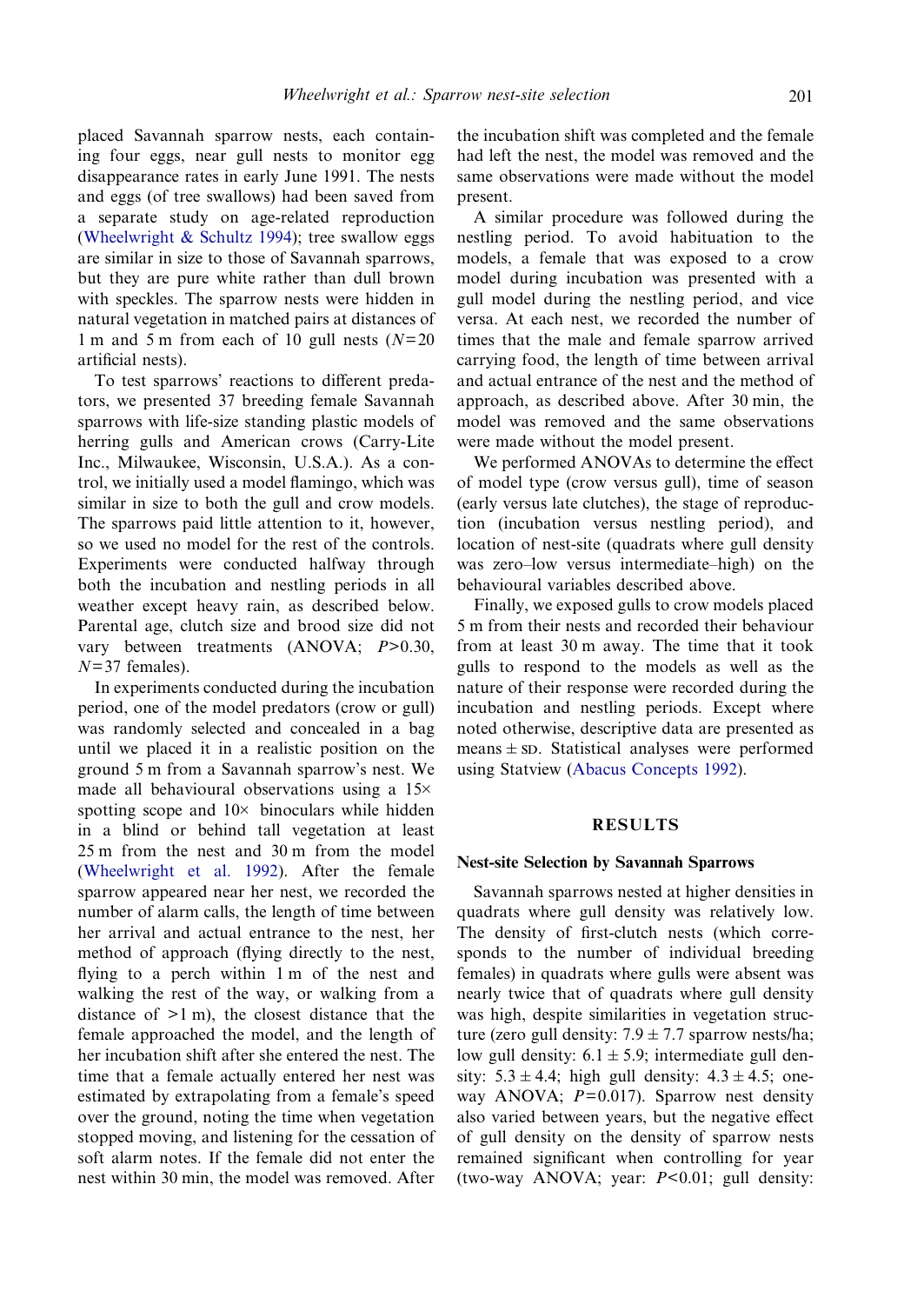<span id="page-5-0"></span> $P=0.02$ ; year  $\times$  gull density:  $P=0.53$ ). The number of sparrow nests per quadrat was negatively correlated with gull density (Spearman rank correlation:  $r_s = -0.42$ ; *P*=0.02).

We found no evidence that young, inexperienced or subordinate individuals were more likely to nest in sites with high densities of gulls. The mean  $\pm$  sp age of female Savannah sparrows and their mates in different quadrats was independent of gull density (zero gull density:  $1.9 \pm 1.1$  and  $1.8 \pm 1.2$  years, respectively; *N*=97 pairs; low gull density:  $1.9 \pm 1.1$  and  $2.1 \pm 1.5$  years,  $N=71$ ; intermediate gull density:  $2.2 \pm 1.1$  and  $1.9 \pm 1.2$ years,  $N=57$ ; high gull density:  $1.9 \pm 1.3$  and  $1.8 \pm 1.1$  years,  $N=49$ ; one-way ANOVA;  $P > 0.42$ for both sexes). Likewise, there was no relationship between gull density and various measures of body size (wing length, tarsus length, body mass, bill length, bill depth; one-way ANOVA; *P*>0.10 for all comparisons) of nesting sparrows. There was also no indication that sparrows that nested among gulls were late arrivals from spring migration faced with fewer choices of nest sites. The mean date of hatching of the first clutch in quadrats where gull densities were zero, low or high differed by only 0.3 days  $(N=72, 40, 35)$  nests, respectively). The mean date of hatching in quadrats with intermediate gull densities (*N*=40 nests) was less than 2 days later than in other quadrats, and overall there was no significant relationship between gull density and date of hatching (oneway ANOVA; *P*=0.51; two-way ANOVA; year: *P*=0.09; gull density: *P*=0.46; year  $\times$  gull density: *P*=0.99).

To determine whether the choice of nest sites by sparrows was influenced by early experience or a possible genetic predisposition, we examined the relationship between gull densities near an individual's natal nest and its first adult nest. Both female and male sparrows appeared to choose nest sites independently of their natal nest site, although our data suggested that males may be more likely than females to select breeding sites with gull densities similar to their natal site [\(Table I\)](#page-5-0).

The behaviour patterns of sparrows nesting in areas where gulls were common were distinctive in several respects. Compared with sparrows breeding in areas where gulls were absent or scarce, sparrows nesting near gulls disproportionately selected nest sites in dense patches of lowbush blueberry and goldenrod. The vegetation sur-

**Table I.** Relationship between gull density near a Savannah sparrow's natal nest and gull density near its first adult nest. For neither females nor males was there a significant relationship, although male sparrows showed a slightly greater tendency than females to nest in areas with gull densities similar to their natal nest site (chisquare test: females: *P*=0.70; males: *P*=0.09)

| Gull density<br>near adult<br>nest | Gull density near natal nest |                   |
|------------------------------------|------------------------------|-------------------|
|                                    | Zero-low                     | Intermediate–high |
| Females                            |                              |                   |
| $Zero$ -low                        | 22.                          | 14                |
| Intermediate–high                  | 14                           |                   |
| <b>Males</b>                       |                              |                   |
| Zero-low                           | 26                           | 15                |
| Intermediate–high                  | 5                            | 10                |
|                                    |                              |                   |

rounding their nests was about 4.5 cm taller, on average, than that of sparrows breeding in areas of low gull density. Sparrow nests in areas of intermediate–high gull density were more likely to be open rather than covered (like greater vegetation height, a consequence of placing their nests among blueberry and goldenrod).

Sparrows nesting among gulls also seemed unusually wary in approaching their nests. They tended to give more alarm calls and were often indirect in approaching their nest, flying to within 1 m of the nest and then walking the rest of the way. Sparrows nesting near gulls spent more time on nearby perches before entering the nest to feed their young. Near gulls, under natural conditions, sparrows perched for  $7.1 \pm 4.2$  min before entering the nests, compared with  $5.1 \pm 4.2$  min for sparrows far from gulls (ANOVA; *P*=0.07; *N*=59 1-h observation periods). Feeding rate did not vary as a function of gull density  $(22.1 \pm 6.0 \text{ trips})$ h near gulls versus  $21.3 \pm 2.8$  trips/h away from gulls; ANOVA; *P*=0.76). One consequence of the cautious behaviour of sparrows nesting near gulls was that their cryptic nests were more difficult for us to find. In areas where gulls were absent, we found nests an average of  $6.3 \pm 5.0$  days ( $N=163$ ) before hatching; where gull densities were low, the interval between discovery and hatching was similar  $(6.4 \pm 5.3$  days,  $N=111$ ). Where gulls were common, on the other hand, we sometimes did not discover nests until shortly before hatching (intermediate gull densities:  $4.5 \pm 5.7$  days,  $N=110$ ; high gull densities:  $3.0 \pm 5.7$  days,  $N=97$ ; ANOVA; *P*<0.001). Another reason that nests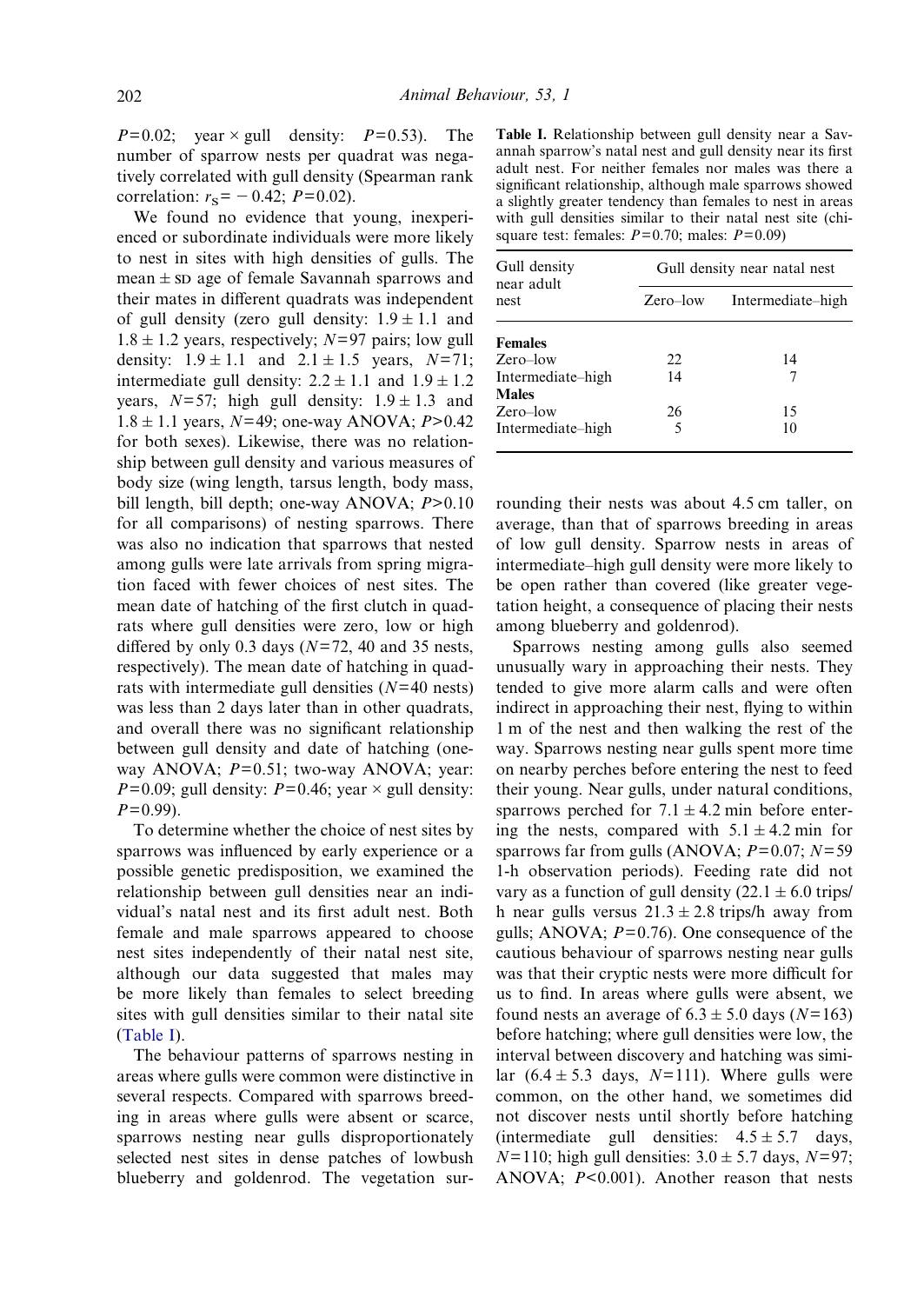were hard to find was that sparrows nesting among gulls took advantage of alarm calls by gulls and frequently flushed from their nests as soon as the gulls warned of our approach (e.g. [Burger 1984\)](#page-10-6).

#### **Reproductive Consequences of Nest-site Selection**

To control for site effects as well as seasonal changes in vegetation height and the foraging behaviour of gulls and crows, we focused on first clutch nests in the South Field study site (we found qualitatively similar results when we repeated the analysis with the entire sample of nests). Predation rates did not differ significantly between years (ANOVA; *P*>0.10), so we combined data from all 8 years of the study.

Of 163 nests located in quadrats where gull densities were intermediate–high, 70.7% fledged at least one young. In contrast, only 55.7% of nests fledged young in quadrats where gull densities were zero–low  $(N=103;$  chi-square test;  $P=0.02$ ). Merely tallying up the proportion of nests that fledged young can give a biased picture of actual predation risks, however, unless all nests are monitored for the same length of time, which was not the case in our sample because of the difficulty in finding nests near gulls (see above; [Mayfield](#page-11-21) [1975;](#page-11-21) [Hensler & Nichols 1981](#page-10-15)). We corrected for different amounts of exposure to predators by calculating daily survival rates during the incubation and nestling periods.

There was no difference in the probability of predation during the incubation period in areas where gulls were absent or scarce compared with areas where gulls were relatively common. Daily survival rates where gull densities were zero–low averaged  $0.945 \pm 0.008$  (*N*=167 nests). In quadrats where gull densities were intermediate–high, daily survival rates averaged  $0.934 \pm 0.014$  ( $N=99$ ) nests; *P*>0.10 using [Hensler & Nichols' \(1981\)](#page-10-17) Mayfield test statistic). The overall probability of survival over the entire 12-day incubation period where gull densities were zero–low was 0.504  $(0.945^{12})$  and 0.443 where gull densities were intermediate–high.

During the nestling period, the intensity of predation declined markedly compared with the incubation period. Nests away from gulls had significantly lower daily survival rates than those where gulls were common (zero–low gull densities:  $0.972 \pm 0.005$ ,  $N=120$  nests; intermediate–high

gull densities:  $0.989 \pm 0.004$ ,  $N=77$  nests,  $P<0.01$ ; [Hensler & Nichols 1981;](#page-10-17) probability of surviving the entire 10-day nestling period= $0.750$  versus 0.898, respectively). Overall, the probability of surviving from egg laying until fledging (the product of the probabilities of surviving the incubation and nestling periods) was 0.378 in areas with zero–low gull densities, and 0.398 in intermediate– high gull densities.

Unlike the South Field study site, the North Field had neither gulls nor crows nesting near it, and neither predator foraged there often. As a result, predation on Savannah sparrow nests was relatively low in the North Field. There, daily survival rates averaged  $0.989 \pm 0.003$  during incubation ( $N=122$  nests) and  $0.995 \pm 0.002$  during the nestling period  $(N=111$  nests), both significantly higher than in the South Field (*P*<0.001 and 0.03, respectively; [Hensler & Nichols 1981\)](#page-10-17). Survival probabilities in the North Field were 0.876 for the entire incubation period, 0.951 for the entire nestling period and 0.833 for the period from egg laying until fledging. Differences in survivorship were apparently not related to differences in food availability between the two study sites. Moreover, nestling diets [\(Wheelwright et al.](#page-11-16) [1992\)](#page-11-16) and the mean mass of 7-day-old nestlings (2 days before fledging; [Wheelwright et al. 1994\)](#page-11-20) were unrelated to gull density (one-way ANOVA; *P*>0.40).

Because Savannah sparrows nesting on Kent Island show such strong natal philopatry (N. T. Wheelwright & R. A. Mauck, unpublished data), we were able to estimate the effect of gull density on the survival of young after fledging by monitoring the return rates of yearlings that had been banded as nestlings. Sparrows that fledged from areas where gulls were absent or scarce were no more likely to return the following year than sparrows that fledged from areas where gulls were relatively common. Of 747 fledglings from South Field areas of zero–low gull density, 78 (10.4%) returned the following year, compared with 64 of 632 (10.1%) from areas of intermediate–high gull density (chi-square test; *P*=0.92). Post-fledging survival was significantly lower in the South Field than in the virtually predator-free North Field, however, where 50 of 334 fledglings returned  $(15.0\%; P=0.02)$ .

Without being able to take advantage of female sparrows flushing from their nests, gulls were ineffective at finding sparrow nests. No eggs were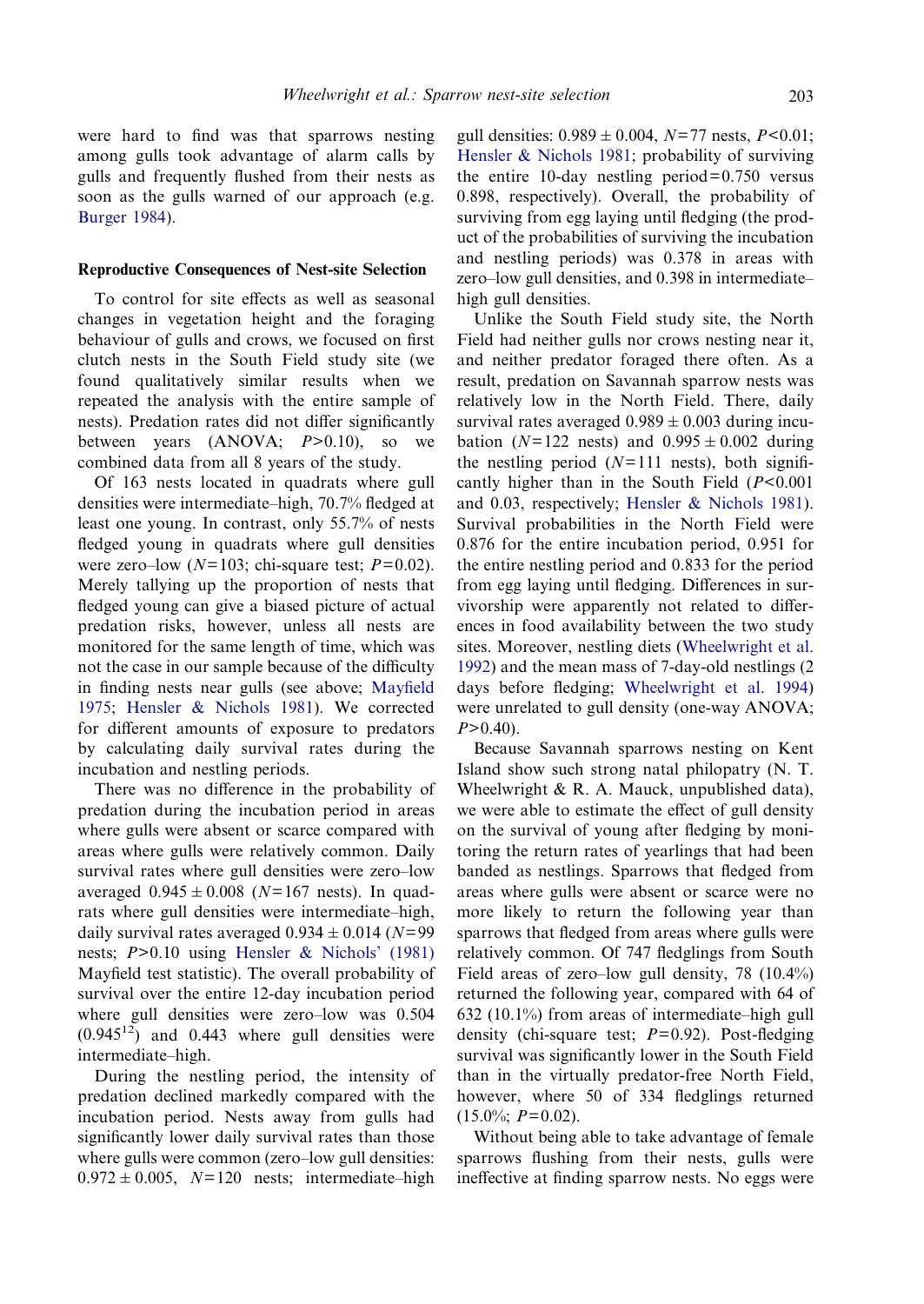removed from any of the artificial sparrow nests after 12 days, regardless of whether the experimental nests were located 1 m or 5 m from an active gull nest. When eggs were presented in an obvious way to gulls, or if the gulls happened upon a nest, the eggs were readily consumed (N. T. Wheelwright, personal observation).

### **Behavioural Responses to Potential Predators**

<span id="page-7-0"></span>Savannah sparrows reacted to the presence of live and model predators near their nests by perching at a distance of 1–5 m from the predator and uttering alarm calls, a series of high-pitched notes at intervals of 1 s or less [\(Wheelwright &](#page-11-11) [Rising 1993\)](#page-11-11). As potential predators approached the nest, the interval between notes became shorter and the calls became louder and higher pitched. When a predator was near their nests, birds erected their crest feathers and often flew around the nest area, occasionally dropping to the ground and walking about before perching again to observe the potential predator. Males sometimes sang softly until the female entered the nest to incubate.

#### **Responses to Model Predators**

The amount of time it took female Savannah sparrows to enter the nest in the presence of a model predator did not vary as a function of the stage of the reproductive cycle (incubation versus nestling period; ANOVA; *P*=0.93, *N*=146 trials; [Fig. 1\)](#page-7-0). Therefore, in the following analyses, we combined trials conducted during the incubation and nestling periods. The results presented below were similar even when incubation and nestling periods were considered separately.

The lack of a difference between the incubation and nestling period indicated that the hesitance sparrows showed was related more to an avoidance of revealing their nest's location (or perhaps being caught themselves on the nest) than to defence of their offspring per se (see below). The stage of young had less influence on the responses of adult sparrows to models than the type of predator. Our experiments were not designed to test parental responses to changes in investment in or reproductive value of offspring (e.g. [Gottfried](#page-10-15) [1979;](#page-10-15) Weatherhead 1979; [Patterson et al. 1980;](#page-11-2) [Montgomerie & Weatherhead 1988;](#page-11-2) Redondo 1989).



**Figure 1.** Mean  $\pm$  sp amount of time (min) that female Savannah sparrows spent before entering their nests after detecting a model predator placed 5 m from the nest. Sparrows delayed significantly longer in the presence of a crow model than a herring gull model or control (ANOVA;  $P<0.001$ ). Their hesitancy was independent of stage of reproduction (ANOVA; *P*>0.10). *N* trials given above error bars.

There was no effect of the type of predator on the number of alarm calls given by sparrows (Mann–Whitney *U*-test; *P*=0.47), the length of a female's incubation shift once she entered the nest (in the presence of the gull model:  $21.2 \pm 10.4$  min; crow model:  $19.3 \pm 10.8$  min; *P*=0.50), or the closeness of her approach to the model (minimum proximity to the gull model:  $3.3 \pm 1.4$  m; to the crow model:  $2.8 \pm 1.6$  m;  $P=0.32$ ). Females delayed longer before entering their nests if a gull model was present than if no predator was present (ANOVA; *P*<0.0001; [Fig. 1\)](#page-7-0). Their delay was significantly greater in the presence of the crow model; they took seven times as long on average to enter the nest as when the gull model was present, and 25 times as long as when no model was present (ANOVA comparing the effect of crow models versus gull models, and crow models versus controls: *P*<0.0001; [Fig. 1\)](#page-7-0).

The type of model predator also significantly affected the method of nest approach by female sparrows. When no model was present, 60% of the females flew directly to the nest. When a gull model was present, only 39% made direct approaches, and when a crow model was present only 7% made direct approaches (chi-square test; *P*<0.0001; *N*=146 trials; [Fig. 2\)](#page-8-0).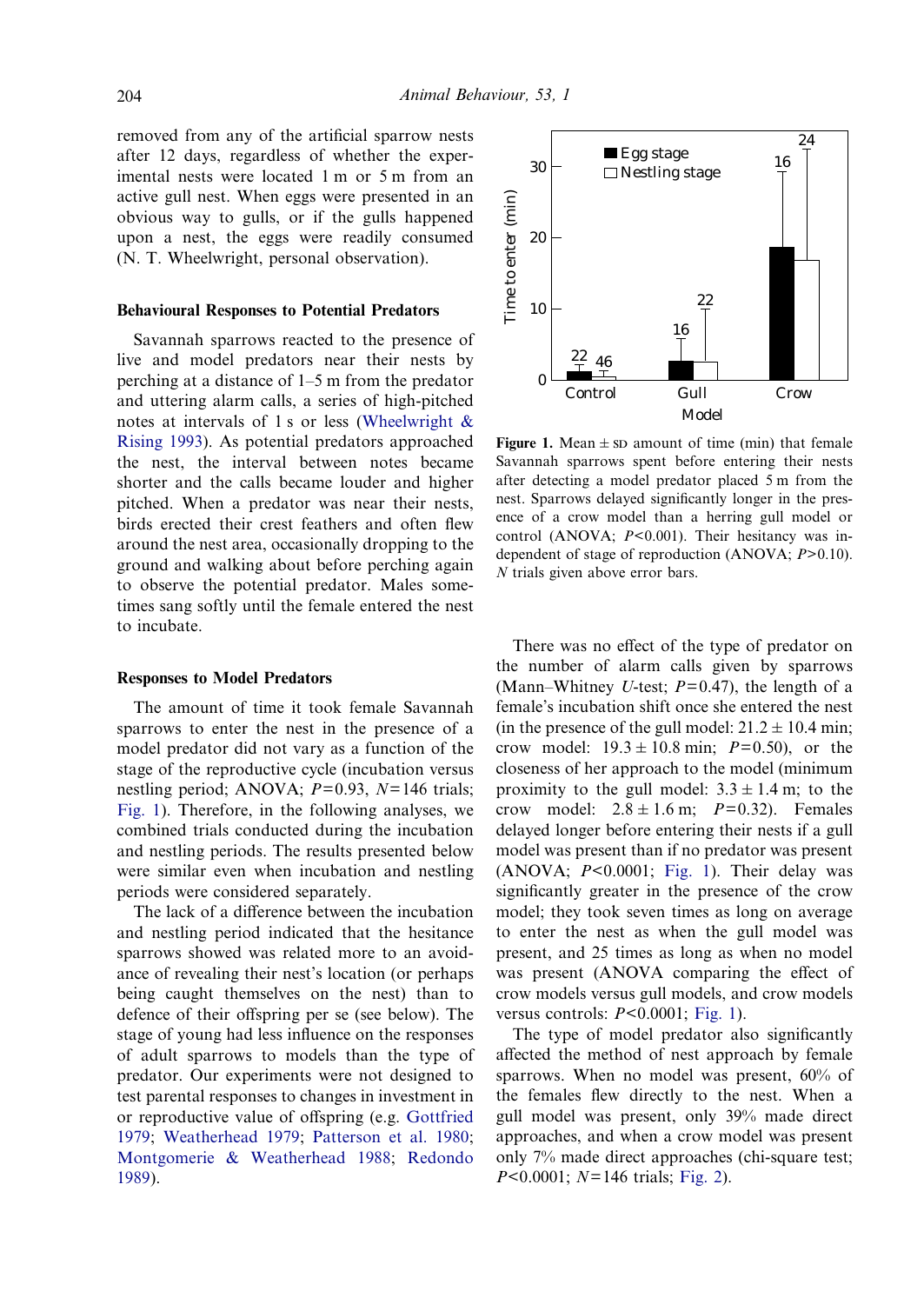<span id="page-8-0"></span>

**Figure 2.** Percentage of nest entrances that were direct (as opposed to birds flying to a nearby perch and walking inconspicuously the rest of the way) in female Savannah sparrows when model predators were placed 5 m from the nest. Sparrows were less likely to enter their nests directly in the presence of crow models than in the presence of gull models (chi-square test; *P*<0.05). *N* trials given above bars.

Sparrows nesting during the first half of the breeding season took more time to enter their nests in the presence of a model predator than did sparrows nesting later in the season  $(6.8 \pm 11.3 \text{ min}, N=94 \text{ trials versus } 3.9 \pm 9.6 \text{ min},$ *N*=52, respectively; ANOVA; *P*=0.04). The seasonal decrease in 'wariness' was paralleled by a seasonal decrease in predation risk: daily survival rates and the proportion of nests fledging young were significantly higher during the second half of the breeding season as the vegetation became taller and denser (concealing sparrow nests better) and gulls and crows foraged less frequently in the study area. Although individual sparrows were exposed to model predators for no more than 30 min and never saw the same model twice, sparrows may have become habituated to the presence of abundant live gulls and crows by the end of the breeding season, which could explain their seasonal decrease in 'wariness' towards the model predators. We found a (non-significant) tendency for sparrows nesting in areas where gull densities were intermediate–high (and therefore where the sparrows were routinely exposed to gulls) to take less time to enter their nests when presented with either a gull or a crow model than sparrows nesting where gull densities were zero–low (ANOVA; *P*=0.09, *N*=146).

#### **Gull Responses to Crows and Crow Models**

When gulls were presented with a crow model near their nests, 87.8% reacted noticeably to the model (*N*=32 trials). The most common responses by gulls were to call loudly and to swoop or charge the model; 62.5% of the gulls made physical contact with the model, giving it a blow with their feet in aerial attack or striking it with their beaks or chests in a ground attack. Gulls that reacted to the model did so an average of  $24.0 \pm 35.4$  s after the model was placed near their nest. Gulls with eggs made physical contact with the model 42% of the time, and gulls with nestlings made contact with the model 84% of the time (chi-square test; *P*<0.05).

In 1994, we chanced to determine the response of gulls to another predator of Savannah sparrows, the American kestrel, in a short-lived experiment unrelated to this study (D. Harrington, personal communication). A mounted kestrel placed 5 m from a sparrow nest lasted less than 1 min before a gull attacked it, knocking its head off and destroying the mount.

### **DISCUSSION**

In this study, we aimed to distinguish between two general hypotheses. The first hypothesis is that some birds have no option but to nest near predators; the other proposes that birds benefit by nesting near predators in certain situations and therefore deliberately nest there. We compared the characteristics of Savannah sparrows that nested near and away from predators, evaluated their reproductive success and examined aspects of their behaviour in the presence and absence of predators. Not surprisingly, birds had the greatest reproductive success when they nested in an isolated field where predators were rare. In the main study area, sparrows confronted two types of predators, one of them (herring gulls) abundant but relatively ineffective, the other (American crows) less common but highly effective. Under those conditions, sparrows that nested near gulls reproduced as successfully or better than sparrows that avoided gulls. Despite being surrounded by a dense population of predatory gulls, sparrows nesting near gulls did not suffer greater predation rates during the incubation and post-fledging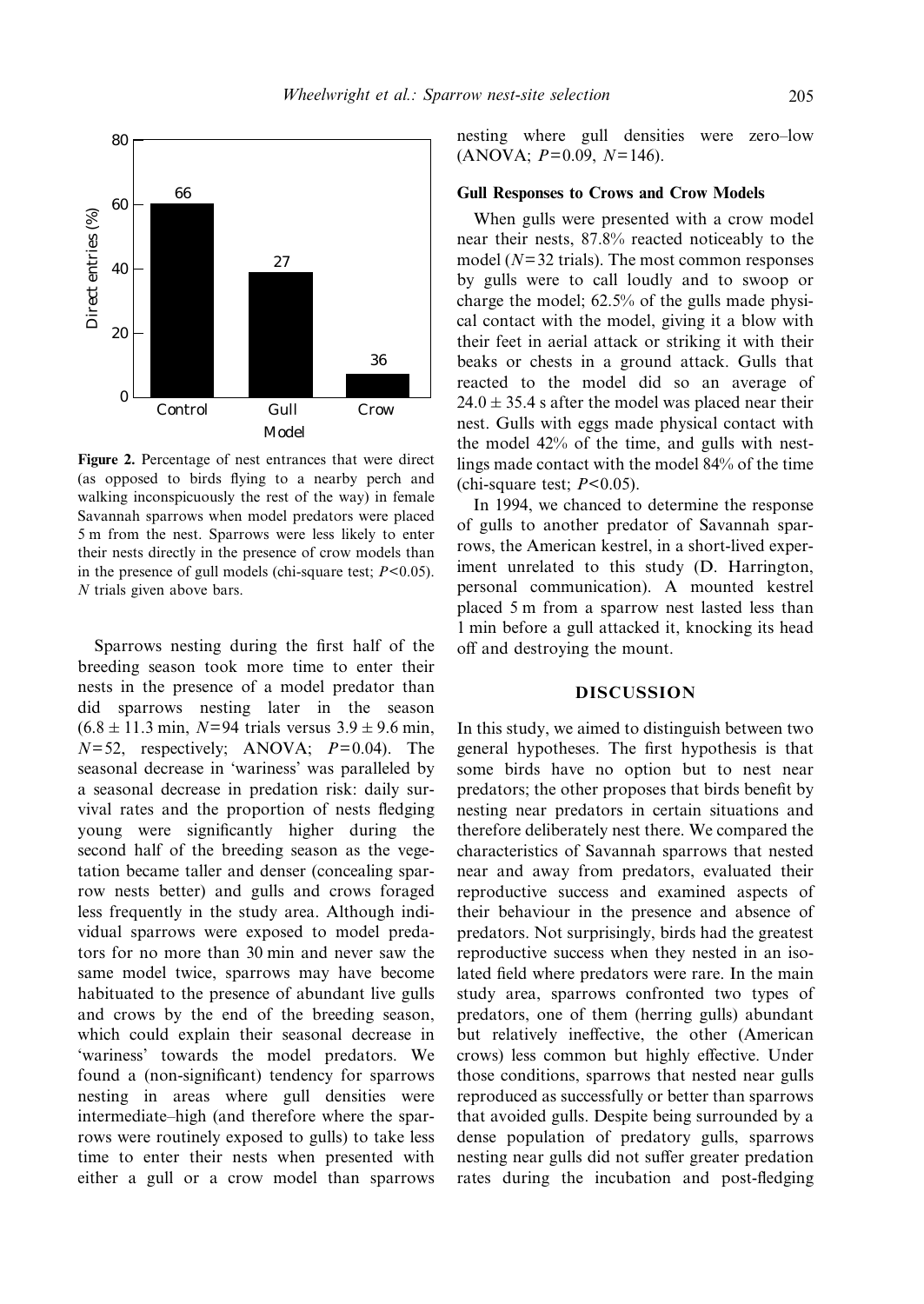period than sparrows nesting away from gulls, nor was their own survival or the condition of their fledglings lower. In fact, during the nestling period nesting near gulls was associated with significantly lower predation rates, which resulted in greater overall reproductive success.

Our data suggest that lower rates of predation on sparrow nests near gulls was mainly due to the protection that gulls provided from crows. We propose that sparrows had higher reproductive success near gulls because the gulls, in defending their own nests from predatory crows, effectively shielded the sparrows from more dangerous predators. The gulls' alarm calls in response to the approach of potential predators such as crows (as well as greater black-backed gulls, ravens and humans) also alerted incubating sparrows, enabling them to flush early from their nests and making the nests more difficult to find. We cannot rule out the possibility that the greater nest density of sparrows in habitats with few gulls made such areas more profitable places for crows to search. Such an effect would have resulted in higher nest-loss rates in such areas independent of direct protection by gulls [\(Martin 1988,](#page-11-22) but see [Andren 1991\)](#page-10-18).

Experiments with models demonstrated that sparrows recognized gulls as potential predators but considered crows a far greater threat, a distinction that was consistent with our observations that crows were more systematic in their nest hunting (N. T. Wheelwright & J. Mitchell, unpublished data). Certain aspects of the sparrows' precautions in the presence of different model predators (the similarity in alarm-calling rates before entering the nest and in the length of incubation shifts after entering the nest, the close proximity of their approaches to the models) indicated that the sparrows did not perceive of the models as posing a risk to themselves. This is in accord with the fact that we have never seen gulls, crows or ravens prey on adult birds from the ground. None the less, the sparrows reacted as though the model presented a risk to their eggs or nestlings, and behaved differently in the presence of different model predators.

Patterns of nest predation implicated crows as more important predators than gulls (e.g. heavy losses in blueberry patches, which gulls avoided, and the failure of gulls to discover artificial nests). Another indication of the relative ineffectiveness of gulls as predators is that Savannah sparrows sometimes nested successfully within 1 m of gull nests. We know of no reported cases of songbirds nesting conspicuously and successfully so close to crow nests, and egg predation has been shown to be higher near crow nests than away from them [\(Slagsvold 1980;](#page-11-24) [Nilsson et al. 1985\)](#page-11-23). Our observations and experiments demonstrated that gulls aggressively chased crows and other sparrow predators from the vicinity of their nests. Sparrows nesting near gulls were able to compensate for the elevated risk of gull predation on their eggs or nestlings by building their nests in microhabitats that gulls rarely frequented, such as goldenrod and blueberry patches. In the presence of a predator, they were also more cautious about entering their nests and more likely to approach the nest indirectly, presumably to reduce the risk of revealing the location of their nests. This study demonstrated that nesting near gulls may reduce predation on a sparrow's eggs and nestlings, but for adult sparrows themselves, there may be benefits in using gulls as shields or early warning systems against hawks, owls or other predators.

Given the net benefits of nesting near gulls, one might predict that sparrows would prefer such nest sites, and that, as a result, the density of nesting sparrows would be higher near gulls. We found that sparrows tended to avoid nesting near gulls, however. We can eliminate some explanations for this apparent paradox. First, gull density near a Savannah sparrow's natal nest and its adult nest were not correlated; i.e. the tendency to nest near gulls was apparently not a heritable trait or one influenced by a bird's experience as a nestling. Second, sparrows nesting near gulls were not necessarily inexperienced or subordinate to birds nesting away from gulls. They were indistinguishable in a variety of traits related to social status (body size, age, date of nesting). Another indication that nesting among gulls was not simply a characteristic of younger or subordinate birds was the fact that, once a sparrow selected a territory or general breeding site, it showed strong breeding philopatry, moving a median distance of less than 30 m between years regardless of gull density; males and females were equally philopatric (N. T. Wheelwright & R. A. Mauck, unpublished data).

## **Constraints on the Evolution of Nest Associations**

The existence of protective nest associations between birds and their predators has been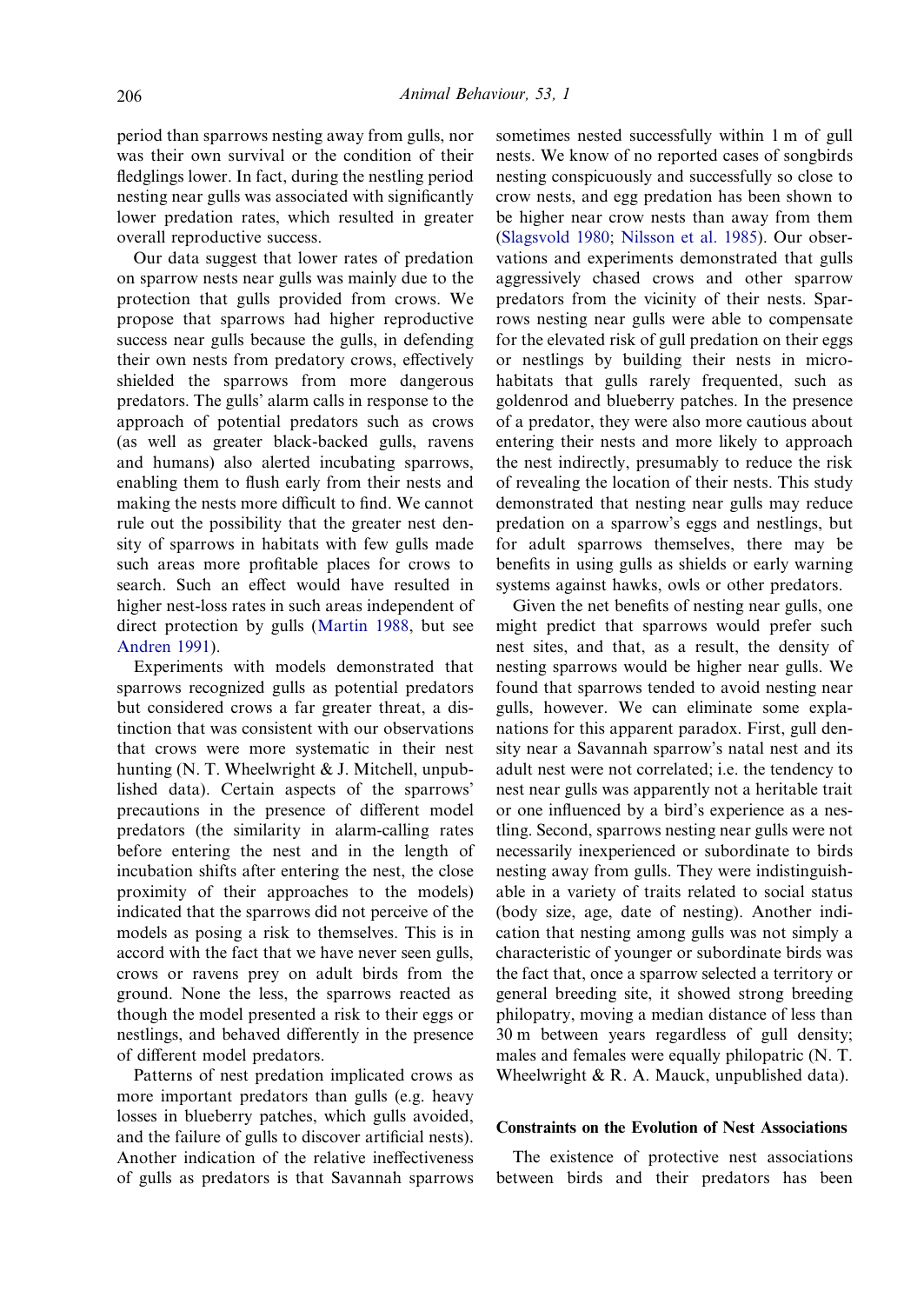<span id="page-10-18"></span><span id="page-10-15"></span><span id="page-10-7"></span><span id="page-10-0"></span>documented in a few cases [\(Burger 1984,](#page-10-6) [Ueta](#page-11-25) [1994\).](#page-11-25) What remains to be established is whether the behaviour patterns leading to such associations represent true adaptations. Although selectively advantageous under certain circumstances, such associations probably only rarely evolve. In our study, a predisposition to nest near gulls presumably has not evolved in Savannah sparrows because the heritable basis for such a trait appears to be low and the strength of directional selection favouring it relatively weak. Avoiding gulls and other large predators is almost certainly strongly an adaptive behaviour throughout most of the range of Savannah sparrows.

<span id="page-10-13"></span><span id="page-10-10"></span><span id="page-10-9"></span><span id="page-10-6"></span><span id="page-10-1"></span>Gene flow from populations where predator avoidance is always favoured could easily override weak selection for nesting among predators at a particular site such as Kent Island. At most times in the lives of most birds, predators are a serious hazard, although they might provide a protection umbrella near the nest site [\(Drycz et al. 1981\)](#page-10-11). The decision to nest near a predator requires overcoming innate and adaptive fears. With life expectancies of less than 2 years [\(Wheelwright & Rising](#page-11-2) [1993](#page-11-2)), Savannah sparrows and other short-lived birds may have insufficient time to learn that the enemy of one's enemy is one's friend.

## <span id="page-10-14"></span><span id="page-10-11"></span><span id="page-10-5"></span><span id="page-10-2"></span>**ACKNOWLEDGMENTS**

<span id="page-10-4"></span><span id="page-10-3"></span>For field assistance we thank R. Anderson, C. Detweiller, J. Devine, C. Freeman, D. Harrington, P. Hodum, R. Ingalls, B. McKnight, M. Murray, R. Rynning, C. Schultz, J. Sevigny, G. Trussell and G. Wheelwright. C. Detweiller collected data on feeding rates in 1988, J. Mitchell observed crow behaviour in 1995, C. Huntington, S. Johansen, R. Pierotti and an anonymous referee made helpful comments on earlier versions of the manuscript, and R. Mauck's computer programming was indispensable for data analysis. N.T.W.'s research has been supported by the National Science Foundation and a Fulbright grant at the University of Botswana. This represents Contribution No. 122 from the Bowdoin Scientific Station.

## <span id="page-10-17"></span><span id="page-10-12"></span><span id="page-10-8"></span>**REFERENCES**

<span id="page-10-16"></span>Abacus Concepts. 1992. *Statview* Berkeley, California: Abacus Concepts, Inc.

- Alberico, J. A. R., Reed, M. J. & Oring, L. W. 1991. Nesting near a common tern colony increases and decreases spotted sandpiper nest predation. *Auk*, **108,** 904–910.
- Andren, H. 1991. Predation: an overrated factor for over-dispersion of birds' nests? *Anim. Behav.*, **41,** 1063–1070.
- Bourget, A. A. 1973. Relations of eiders and gulls nesting in mixed colonies in Penobscot Bay, Maine. *Auk*, **90,** 809–820.
- Blus, J. J. & Keahey, J. A. 1978. Variation in reproductivity with age in the brown pelican. *Auk*, **95,** 128–134.
- Burger, J. 1984. Grebes nesting in gull colonies: protective associations and early warning. *Am. Nat.*, **123,** 327–337.
- Cannell, P. & Maddox, D. 1983. Population change in three species of seabirds at Kent Island, New Brunswick. *J. Field Ornithol.*, **54,** 29–35.
- Cullen, J. M. 1960. Some adaptations in the nesting behaviour of terns. *Proc. Int. Ornithol. Congr.*, **12,** 153–157.
- Curio, E. 1975. The functional organization of antipredator behaviour in the pied flycatcher: a study of avian visual perception. *Anim. Behav.*, **23,** 1–115.
- Curio, E. 1988. Cultural transmission of enemy recognition by birds. In: *Social Learning* (Ed. by T. Zentall & B. G. Galef, Jr), pp. 75–97. Hillsdale, New Jersey: Lawrence Erlbaum.
- Dixon, C. L. 1978. Breeding biology of the Savannah sparrow on Kent Island. *Auk*, **95,** 235–246.
- Drycz, A., Witkowski, J. & Okulewicz, J. 1981. Nesting of 'timid' waders in the vicinity of 'bold' ones as an antipredator adaptation. *Ibis*, **123,** 42–45.
- Dwernychuk, L. W. & Boag, D. A. 1972. Ducks nesting in association with gulls: an ecological trade-off. *Can. J. Zool.*, **50**, 559–563.
- Erwin, R. M., Galli, J. & Burger, J. 1981. Colony site dynamics and habitat use in Atlantic coast seabirds. *Auk,* **98,** 550–561.
- Ewins, P. J. 1991. Egg predation by corvids in gull colonies on Lake Huron. *Colon. Waterbirds*, **14,** 186– 189.
- Gerell, R. 1985. Habitat selection and nest predation in a common eider *Somateria mollissima* population in southern Sweden. *Ornis Scand.*, **16,** 129–139.
- Götmark, F. & Åhlund, M. 1986. Nest predation and nest site selection among eiders *Somateria mollissima*: the influence of gulls. *Ibis*, **130,** 11–123.
- Gottfried, B. M. 1979. Anti-predator aggression in birds nesting in old field habitats: an experimental analysis. *Condor*, **81,** 251–257.
- Hensler, G. L. & Nichols, J. D. 1981. The Mayfield method of estimating nest success: a model, estimators and simulation results. *Wilson Bull.*, **93,** 42–53.
- Joyce, F. 1993. Nesting success of rufous-naped wrens (*Campylorhynchus rufinucha*) is greater near wasp nests. *Behav. Ecol. Sociobiol.*, **32,** 71–77.
- Knight, R. L. & Temple, S. A. 1986. Why does intensity of avian nest defence increase during the nesting cycle? *Auk*, **103,** 318–327.